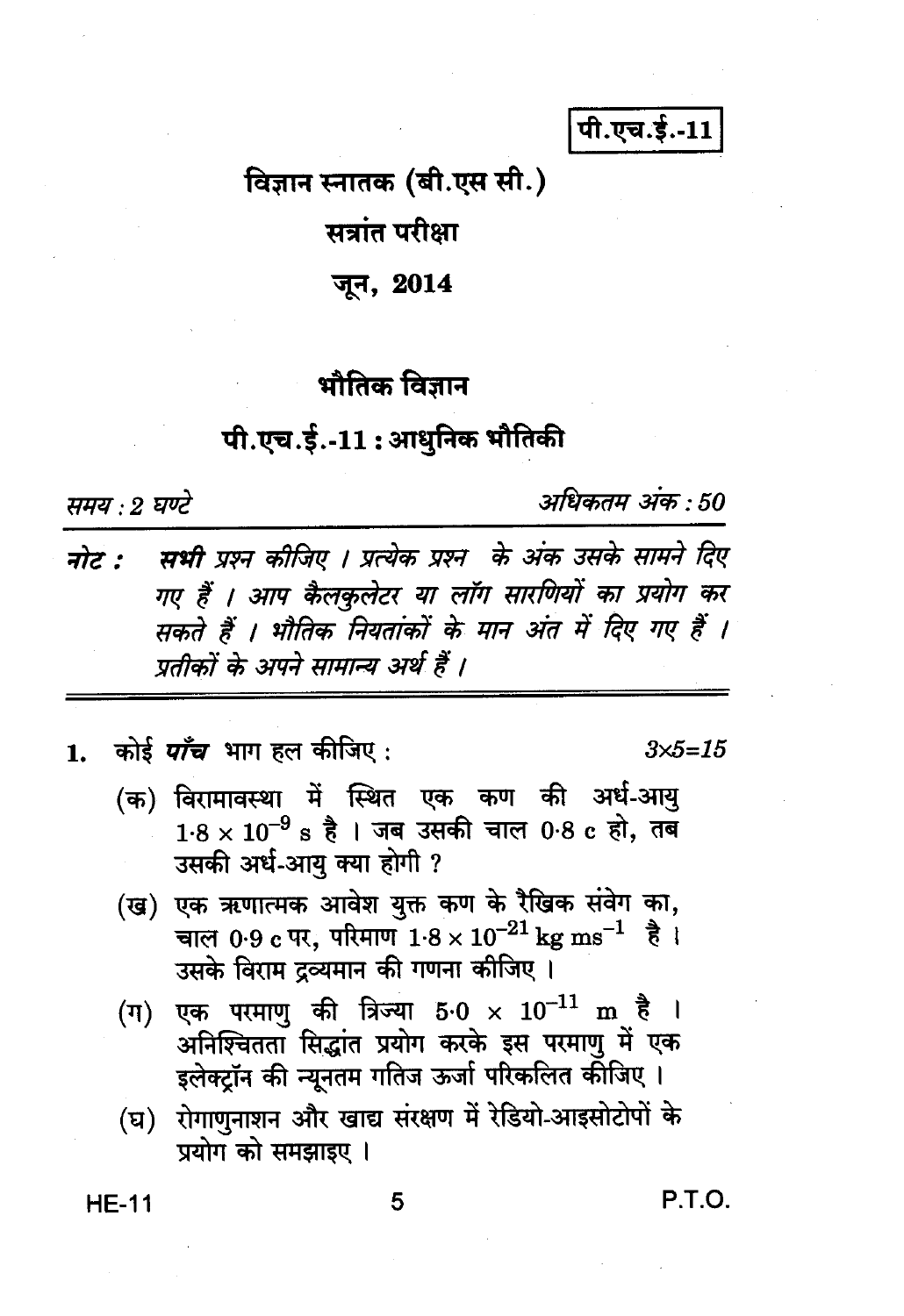- $(\vec{v})$  $1$  g द्रव्यमान वाले कण की जो  $1 \text{ ms}^{-1}$  के वेग से गतिमान है और 200 eV इलेक्टॉन की दे-ब्रॉग्ली तरंगदैर्घ्य की गणना कीजिए ।
- (च) गैलियम (Z = 31) और रूबीडियम (Z = 37) के लिए इलेक्टॉनिक विन्यास लिखिए।
- बंधन ऊर्जा वक्र के आधार पर नाभिकीय विखंडन की (छ) व्याख्या कैसे की जा सकती है ?
- $(\overline{u})$ कारण सहित बताइए कि क्या निम्नलिखित क्षय अभिक्रियाएँ अनुमत हैं:
	- (i)  $\mu \to e^- + v_\mu + v_e$

(ii) 
$$
\bar{\Lambda}^{\circ} \to p + \pi^{-}
$$

- कोई *दो* भाग हल कीजिए :  $2.$ 
	- (क) लोरेन्ट्ज़ रूपांतरण समीकरणों का प्रयोग करके सिद्ध कीजिए कि

$$
{x'}^2 - c^2 t'^2 = x^2 - c^2 t^2
$$

5

5

£

(ख) दिया गया है कि एक कण का त्वरण उसके वेग के समांतर है, उसके लिए आपेक्षिकीय बल नियम का निम्नलिखित स्वरूप व्युत्पन्न कीजिए:

$$
F = \frac{m_o a}{\left[1 - \frac{v^2}{c^2}\right]^{3/2}}
$$

(ग) एक छड़ को इतनी अधिक चाल से अंतरिक्ष में प्रक्षेपित किया जाता है कि उसकी लंबाई उसकी आरंभिक लंबाई की  $\frac{1}{3}$  रह जाती है । छड़ की चाल क्या है ?

**PHE-11**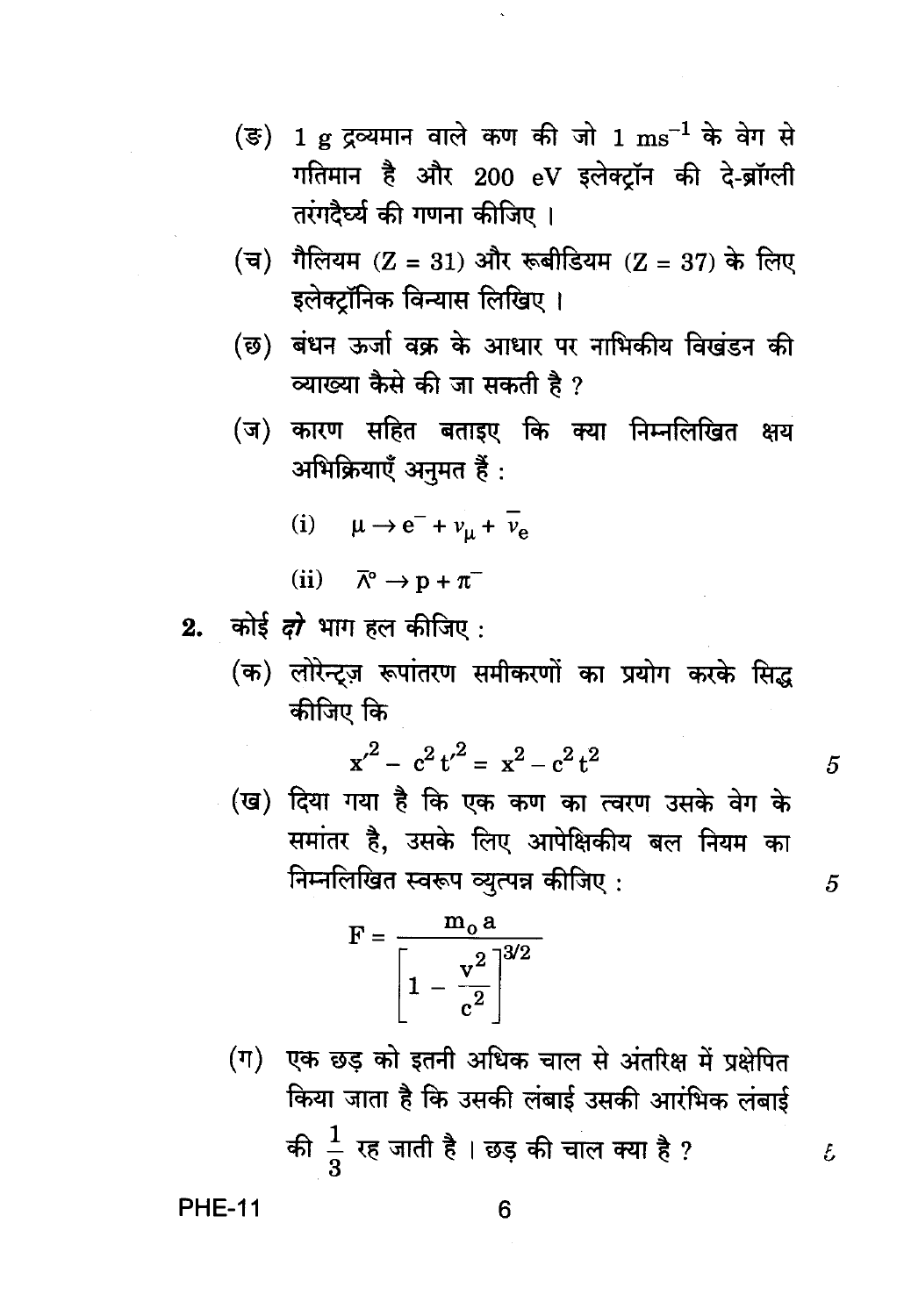#### No. of Printed Pages : 8 **PHE-11**

# **BACHELOR OF SCIENCE (B.Sc.) Term-End Examination**

## 00141 **June, 2014**

### **PHYSICS**

### **PHE-11 : MODERN PHYSICS**

*Time : 2 hours Maximum Marks : 50* 

- *Note : Attempt all questions. The marks for each question are indicated against it. You may use calculator and log tables. The values of physical constants are given at the end. Symbol have their usual meanings.*
- **1.** Attempt any *five* parts :  $3 \times 5 = 15$

- (a) Half-life of a particle at rest is  $1.8 \times 10^{-9}$  s. **What will its half-life be when its speed is 0.8 c?**
- **(b) A negatively charged particle has linear**  momentum of magnitude  $1.8 \times 10^{-21}$  kg ms<sup>-1</sup> **at a speed of 0.9 c. Calculate its rest mass.**
- (c) The radius of an atom is  $5.0 \times 10^{-11}$  m. **Determine the minimum kinetic energy of an electron in this atom using the uncertainty principle.**
- **(d) Explain the use of radioisotopes in sterilization and food preservation.**

**PHE-11** 1 **P.T.O.**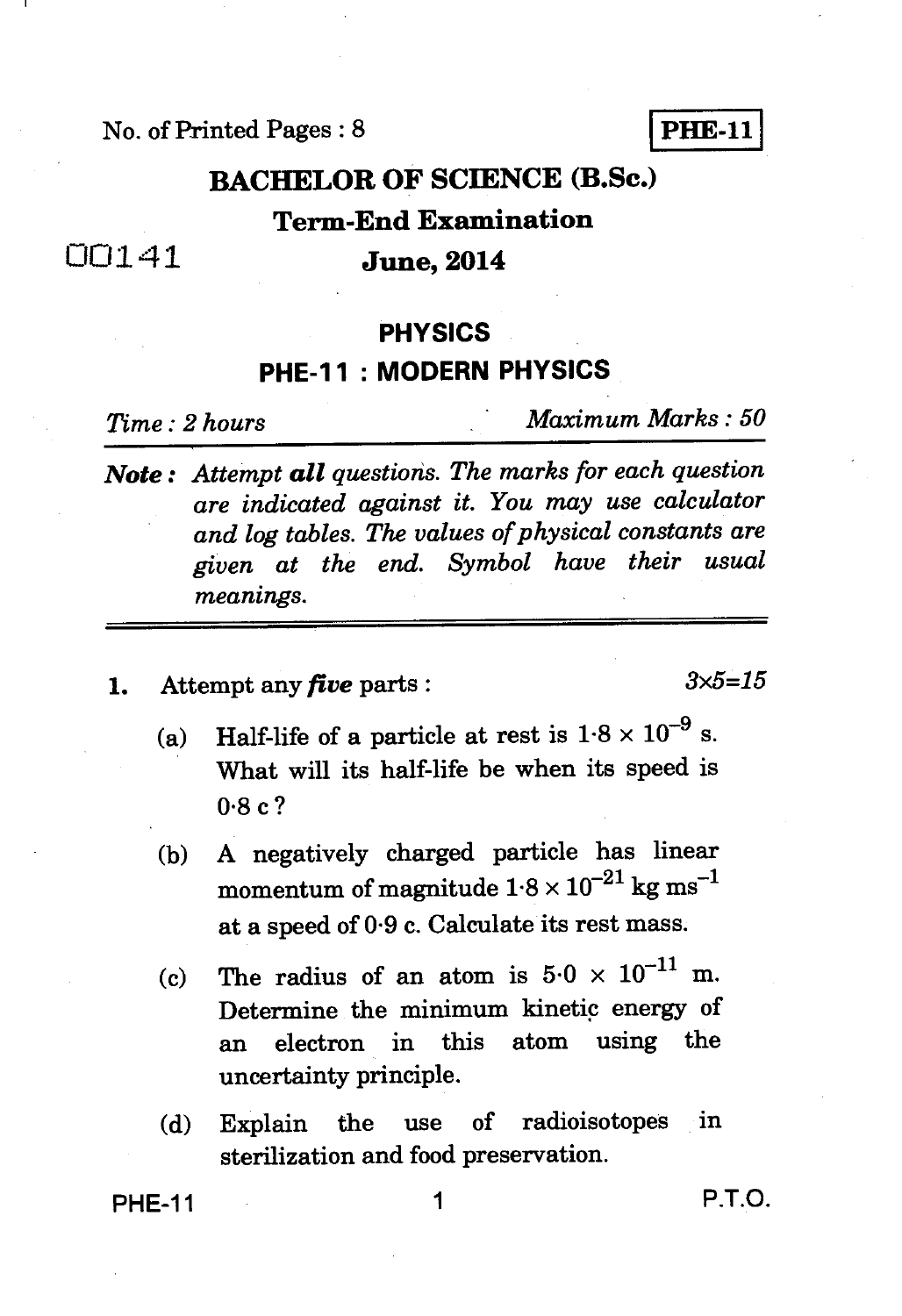- (e) Calculate the de Broglie wavelength of a particle of mass 1 g moving with velocity  $1 \text{ ms}^{-1}$  and that of a 200 eV electron.
- (f) Write down the electronic configurations for Gallium  $(Z = 31)$  and Rubidium  $(Z = 37)$ .
	- (g) How can nuclear fission be explained on the basis of the binding energy curve ?
	- (h) Explain giving reasons whether the following decay reactions are allowed :

(i) 
$$
\mu \rightarrow e^- + \nu_\mu + \overline{\nu}_e
$$

(ii) 
$$
\bar{\Lambda}^{\circ} \to p + \pi^{-}
$$

- **2.** Attempt any *two* parts :
	- (a) Using Lorentz transformation equations, show that

$$
x^2 - c^2 t^2 = x^2 - c^2 t^2
$$

5

 $\overline{5}$ 

(b) Given that the acceleration of a particle is parallel to its velocity, express the relativistic force law in the form

$$
F = \frac{m_o a}{\left[1 - \frac{v^2}{c^2}\right]^{3/2}}
$$

(c) A rod is projected in the space at such a high speed that its length appears contracted to  $\frac{1}{3}$ rd of its initial value. How fast is it moving ?

**PHE-11** 2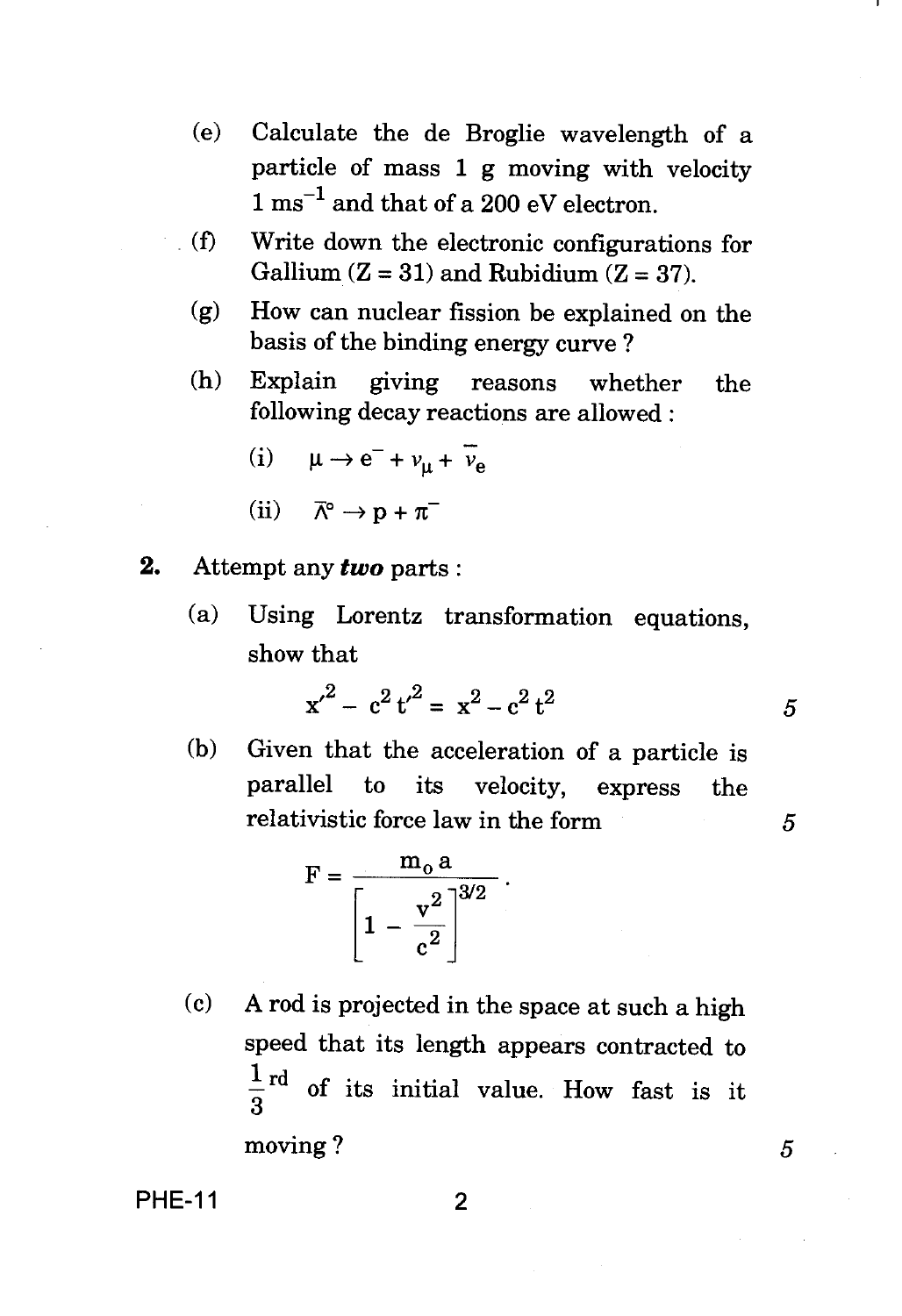- 3. Attempt any *one* part :
	- (a) A particle is described by a one-dimensional wave function function<br> $\psi(x, t) = N e^{i(kx - \omega t)}$  for  $-a < x < a$

$$
\Psi(x, t) = N e^{i(kx - \omega t)} \text{ for } -a < x < a
$$

Determine the normalisation constant N. Obtain the expectation values of momentum and position of the particle.  $3+4+3=10$ 

(b) Prove the Ehrenfest theorems :  $5+5=10$ 

$$
\frac{d}{dt} = \frac{1}{m} < p_x > \text{and}
$$

$$
\frac{d < p_x>}{dt} = \frac{\partial V}{\partial x} >
$$

4. Attempt any *one* part :

- (a) Write down the Schrodinger equation for a particle of energy E in a one-dimensional rectangular potential barrier of height  $V_0$ and width 2a. Obtain its general solutions for the case when  $E < V_0$ . 10
- (b) State Hund's rules. Apply them and obtain<br>the ground state torm for  $Z = 14$   $3+7=10$ the ground state term for  $Z = 14$ .
- 5. Attempt any *one* part :
	- (a) The half-life of a radioactive substance is 30 days. What is the time taken for  $\left(\frac{3}{4}\right)$ <sup>th</sup> of

its original mass to disintegrate ?  $5$ 

PHE-11 3 P.T.O.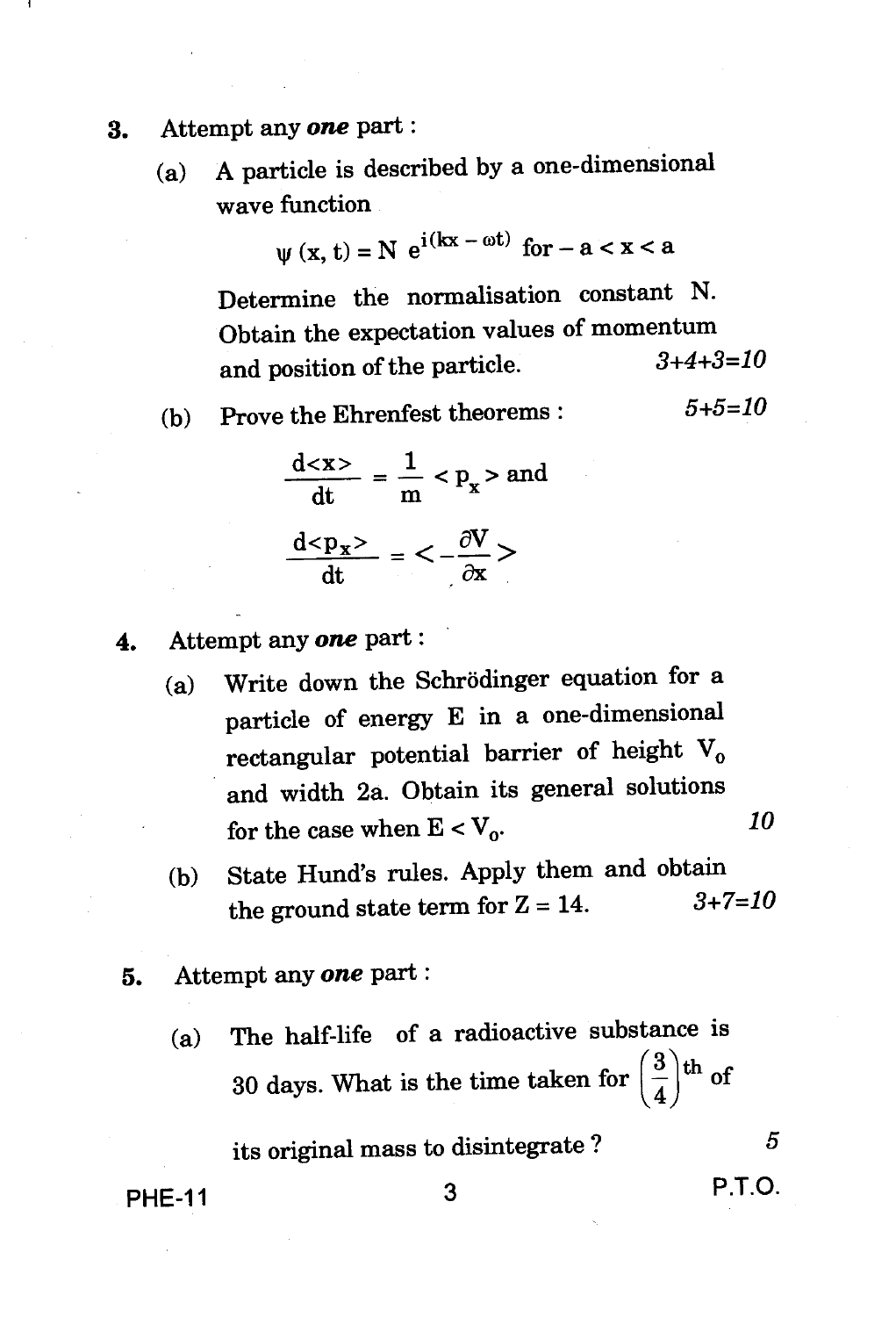(b) Describe the liquid drop model of nuclear fission. 5 Τ.

*Physical Constants :* 

h = 
$$
6.626 \times 10^{-34}
$$
 Js  
\nm<sub>e</sub> =  $9.1 \times 10^{-31}$  kg  
\nm<sub>p</sub> =  $1.6725 \times 10^{-27}$  kg  
\nm<sub>n</sub> =  $1.6747 \times 10^{-27}$  kg  
\nc =  $3 \times 10^8$  ms<sup>-1</sup>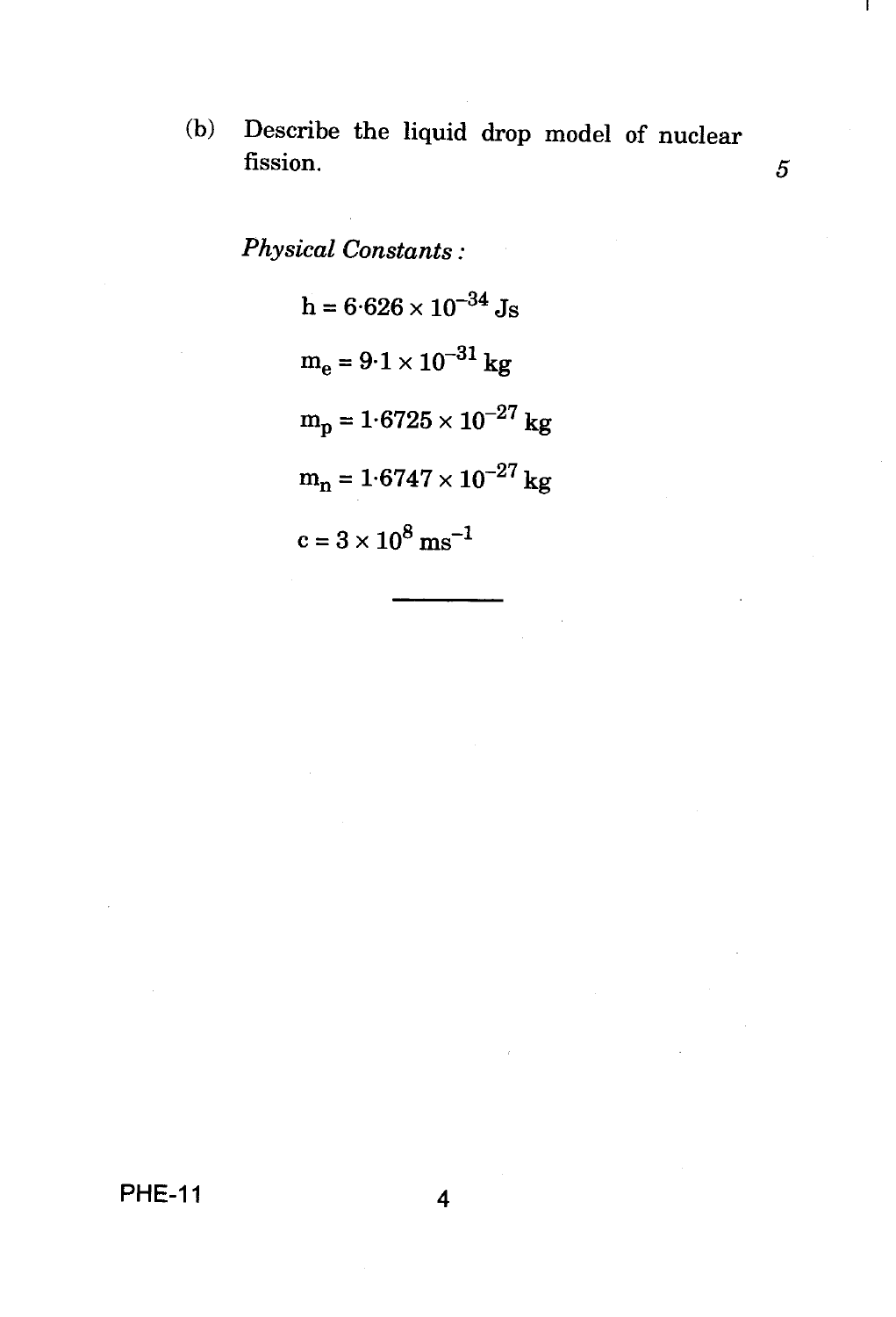कोई *एक* भाग हल कीजिए : 3.

(क) एक कण का एकविम तरंग फलन निम्नलिखित है :

$$
\mathbf{y}(\mathbf{x}, \mathbf{t}) = \mathbf{N} \ e^{\mathbf{i}(\mathbf{k}\mathbf{x} - \omega \mathbf{t})}, -\mathbf{a} < \mathbf{x} < \mathbf{a}
$$

प्रसामान्यीकरण नियतांक N निर्धारित कीजिए । कण के संवेग और स्थिति के प्रत्याशा मान प्राप्त कीजिए ।  $3+4+3=10$ 

(ख) एहरेनफेस्ट प्रमेयों को सिद्ध कीजिए:  $5 + 5 = 10$ 

$$
\frac{d}{dt} = \frac{1}{m} < p_x> \text{ sht}
$$

$$
\frac{d}{dt} = \frac{d}{dx} > 0
$$

कोई *एक* भाग हल कीजिए :  $\mathbf{A}_{\cdot}$ 

- (क) ऊँचाई V और चौड़ाई 2a वाली एकविम आयताकार विभव रोधिका में ऊर्जा E वाले कण का श्रोडिन्गर समीकरण लिखिए ।  $E < V_0$  के लिए इसके व्यापक  $10$ हल प्राप्त कीजिए ।
- (ख) हुन्ड के नियम लिखिए । इन्हें लागू करके Z = 14 के लिए मूल अवस्था का पद प्राप्त कीजिए।  $3 + 7 = 10$
- 5. कोई *एक* भाग हल कीजिए :
	- (क) एक रेडियोऐक्टिव पदार्थ की अर्ध-आयु 30 दिन है। इसके मूल द्रव्यमान के  $\left(\frac{3}{4}\right)$  भाग को क्षय होने में कितना समय लगता है ? 5

**PHE-11** 

**P.T.O.**